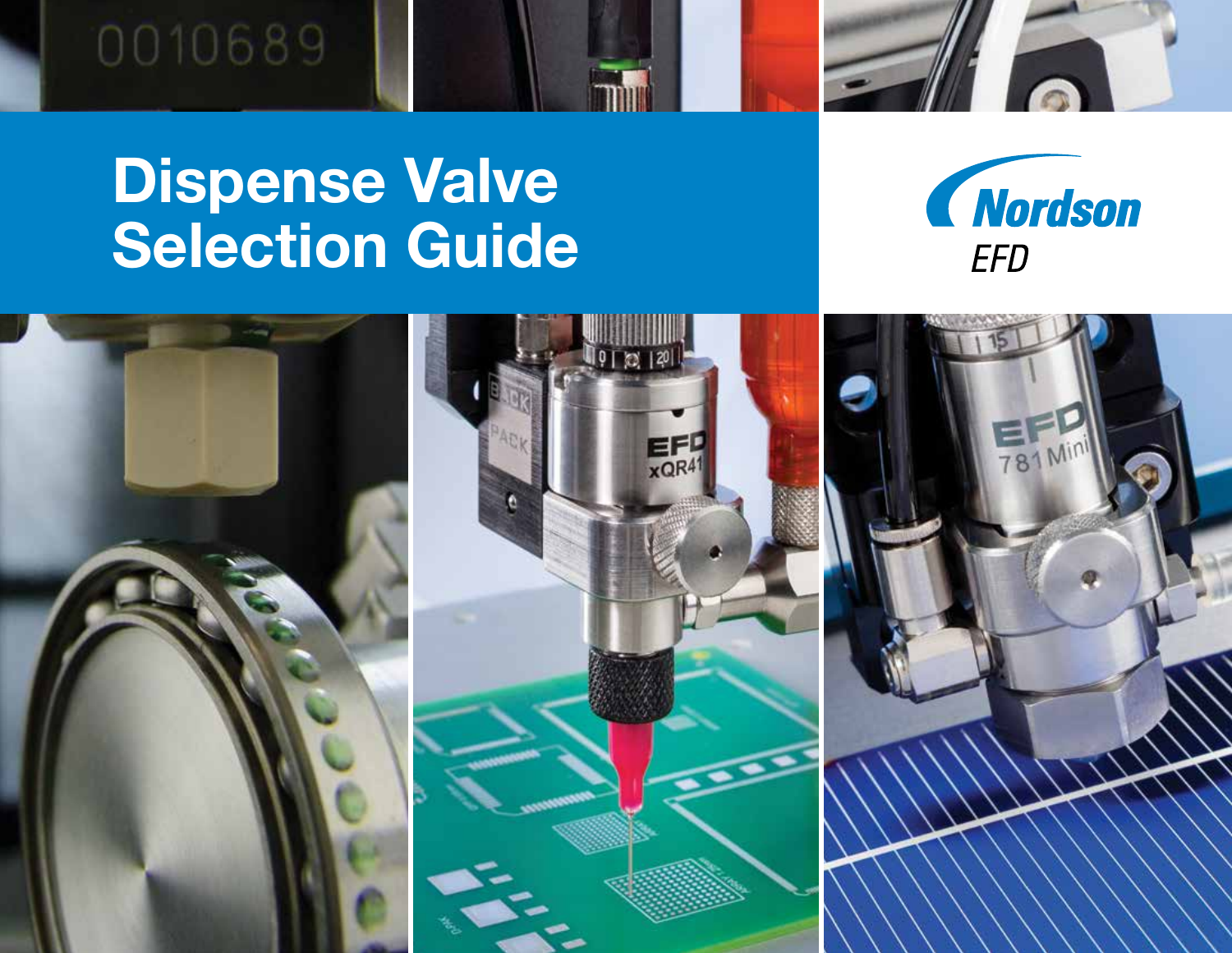*Choosing the right dispense valve for an application starts with the fluid.*

#### Use this guide to:

- *See which Nordson EFD valves work with specific fluids and applications*
- *Compare the features of EFD valves and controllers*
- *Select a type of fluid for an application*

For example, if you know you want to use a jet dispensing valve because of its significant precision and fast cycle rate, you could use this guide to identify the types of fluids most suitable for jetting.

#### **Benefits**

- *Performance that's proven for millions of dispense cycles*
- *Long service life with minimal maintenance*
- *Worldwide technical assistance*
- *Global application testing labs*

Please note this guide does not include every EFD dispensing solution available. It's important to speak with an experienced EFD application specialist when choosing the right solution for your application.

## APPLICATION DEFINITIONS



**Microdots** Any deposit having a volume less than 5 ul.  $(5 \text{ µ} = 5 \text{ microliters} =$ 5/1000 cc)



Dots Any deposit having a volume larger than 5  $\mu$ .



**Jetting** Applying microdots, dots, lines, stripes, and encapsulates without making contact with a surface—also called noncontact dispensing.



Potting Filling a cavity usually containing an electronic device, electronic circuit or wires.



**Encapsulating** Applying a coating to an electronic component for protection from mechanical or environmental damage.



Lines / Stripes A line, bead or stripe of material.



Filling / Packaging Filling containers such as small bottles, cartridges and tubes.



**Microspray** Narrow spray pattern capability as small as 1 mm (0.04") wide.



Spray Applying fluids using low pressure air to break the fluid into fine droplets for coating or marking.

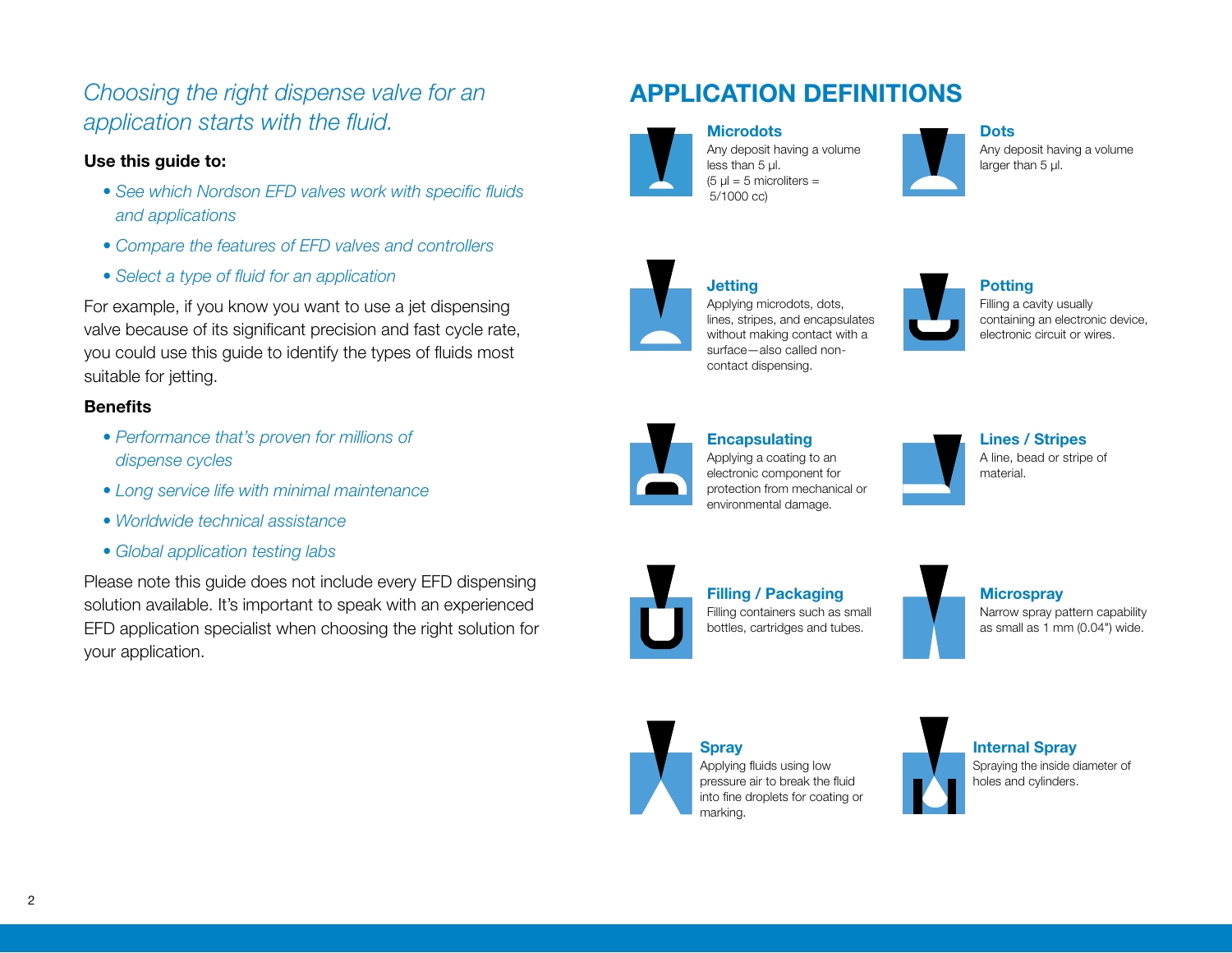#### DISPENSE VALVE SELECTION GUIDE / VALVE APPLICATIONS

1 2 CONTINUES ON NEXT PAGE

|                                                          | <b>VALVE APPLICATIONS</b>             |                                      |                        |                          |                          |                          |                               |                                |                                   |                          |                                 |                      |  |  |
|----------------------------------------------------------|---------------------------------------|--------------------------------------|------------------------|--------------------------|--------------------------|--------------------------|-------------------------------|--------------------------------|-----------------------------------|--------------------------|---------------------------------|----------------------|--|--|
| <b>FLUIDS</b>                                            | <b>Microdots<sup>1</sup></b>          | <b>Dots</b>                          | <b>Jetting</b>         | <b>Potting</b>           | <b>Encapsulating</b>     | <b>Lines / Stripes</b>   | Filling /<br><b>Packaging</b> | <b>Microspray</b>              | 316L Aseptic<br><b>Microspray</b> | <b>Spray</b>             | <b>Internal</b><br><b>Spray</b> | <b>Internal Band</b> |  |  |
| <b>Accelerators</b>                                      | xQR41                                 | 752V-UHSS                            | Pulse,<br>P-Jet, P-Dot |                          | $\overline{\phantom{m}}$ | xQR41V                   | 752V-UHSS                     | 781Mini                        | 784S-SS                           | 781S-SS                  | 782RA                           | 7860C-RS             |  |  |
| <b>Activators</b>                                        | xQR41                                 | 752V-UHSS                            | Pulse,<br>P-Jet, P-Dot | $\overline{\phantom{0}}$ |                          | xQR41V                   | 752V-UHSS                     | 781Mini                        | 784S-SS                           | 781S-SS                  | 782RA                           | 7860C-RS             |  |  |
| <b>Alcohol</b>                                           | xQR41                                 | 752V-UHSS                            | Pulse, P-Jet           |                          |                          | xQR41V                   | 752V-UHSS                     | 781Mini                        | 784S-SS                           | 781S-SS                  | 782RA                           | 7860C-RS             |  |  |
| <b>Anaerobics</b>                                        | xQR41 PEEK, <sup>2</sup><br>752V-UHSS | QR41 PEEK, <sup>2</sup><br>752V-UHSS | Pulse, P-Jet           |                          |                          | 752V-UHSS                | 725HF-A                       |                                |                                   | $\overline{\phantom{a}}$ | $\overline{\phantom{a}}$        | 7860C-RS             |  |  |
| <b>Conformal Coatings</b>                                | xQR41                                 | 752V-UHSS                            | Pulse, P-Jet           |                          | 752V-UHSS                | 752V-UHSS                | 725HF-SS                      | 781Mini                        | 784S-SS                           | 781S-SS                  | $\hspace{0.1mm}-\hspace{0.1mm}$ |                      |  |  |
| <b>Copper Braze Paste</b>                                | $\qquad \qquad -$                     | 725DA-SS                             |                        | $\overline{\phantom{0}}$ |                          | 725DA-SS                 | 725HF-SS                      |                                |                                   |                          | $\overline{\phantom{a}}$        |                      |  |  |
| <b>Cyanoacrylates</b>                                    | QR41 PEEK, <sup>2</sup><br>752V-UHSS  | QR41 PEEK, <sup>2</sup><br>752V-UHSS | Pulse,<br>P-Jet, P-Dot |                          | $\qquad \qquad -$        | 752V-UHSS                |                               |                                |                                   |                          |                                 | 7860C-RS             |  |  |
| <b>Electrolytes</b>                                      | xQR41                                 | 752V-UHSS                            | Pulse,<br>P-Jet        |                          | $\qquad \qquad -$        | $\overline{\phantom{m}}$ | 752V-UHSS                     | 781Mini                        | 784S-SS                           | 781S-SS                  | $\overline{\phantom{a}}$        |                      |  |  |
| <b>Epoxies</b>                                           | xQR41                                 | 752V-UHSS                            | Pulse, P-Dot           | 725DA-SS                 | 725DA-SS                 | 725DA-SS                 | 725HF-SS                      |                                |                                   |                          |                                 |                      |  |  |
| <b>Fluxes, Liquid</b>                                    | xQR41                                 | 752V-UHSS                            | Pulse, P-Jet           |                          | $\qquad \qquad -$        | 752V-UHSS                | 725HF-SS                      | 781Mini                        | 784S-SS                           | 781S-SS                  |                                 |                      |  |  |
| <b>Fluxes, Paste</b>                                     | xQR41                                 | 725DA-SS                             | Pulse,<br>P-Jet, P-Dot |                          | $\qquad \qquad -$        | 725DA-SS                 | 725HF-SS                      | $\overline{\phantom{0}}$       |                                   |                          |                                 |                      |  |  |
| <b>Grease: Low Pressure</b><br>(to 7.0 bar, 100 psi)     | xQR41                                 | 725DA-SS                             | Pulse,<br>P-Jet, P-Dot |                          | $\qquad \qquad -$        | 725DA-SS                 | 725HF-SS                      | $\qquad \qquad \longleftarrow$ | $\qquad \qquad -$                 | 781S-SS                  | $\qquad \qquad -$               |                      |  |  |
| <b>Grease: Medium Pressure</b><br>(to 20.7 bar, 300 psi) | xQR41                                 | 736HPA-NV                            | Pulse,<br>P-Jet, P-Dot |                          | $\qquad \qquad -$        | 736HPA-NV                | 736HPA-NV                     |                                |                                   | 781S-SS                  |                                 |                      |  |  |
| <b>Grease: High Pressure</b><br>(to 172 bar, 2500 psi)   | $\overline{\phantom{m}}$              | 736HPA-NV                            | Pulse,<br>P-Jet, P-Dot |                          | $\qquad \qquad -$        | 736HPA-NV                | 736HPA-NV                     |                                |                                   |                          | $\overline{\phantom{a}}$        |                      |  |  |
| <b>Inks / Paints</b>                                     | xQR41                                 | 752V-UHSS                            | Pulse, P-Jet           | $\qquad \qquad$          | $\qquad \qquad -$        | xQR41V                   | 725HF-SS                      | 781Mini                        | 784S-SS                           | 781S-SS                  | 782RA                           | 7860C-RS             |  |  |
| <b>Oils</b>                                              | xQR41                                 | 752V-UHSS                            | Pulse,<br>P-Jet, P-Dot |                          | $\qquad \qquad -$        | xQR41V                   | 725HF-SS                      | 781Mini                        | 784S-SS                           | 781S-SS                  | 782RA                           | 7860C-RS             |  |  |

<sup>1</sup> Note: For microdot applications requiring general purpose tip sizes between 27 and 33 gauge, specify valve model xQR41 in place of 741V-SS. 2 Conditional use with cyanoacrylates.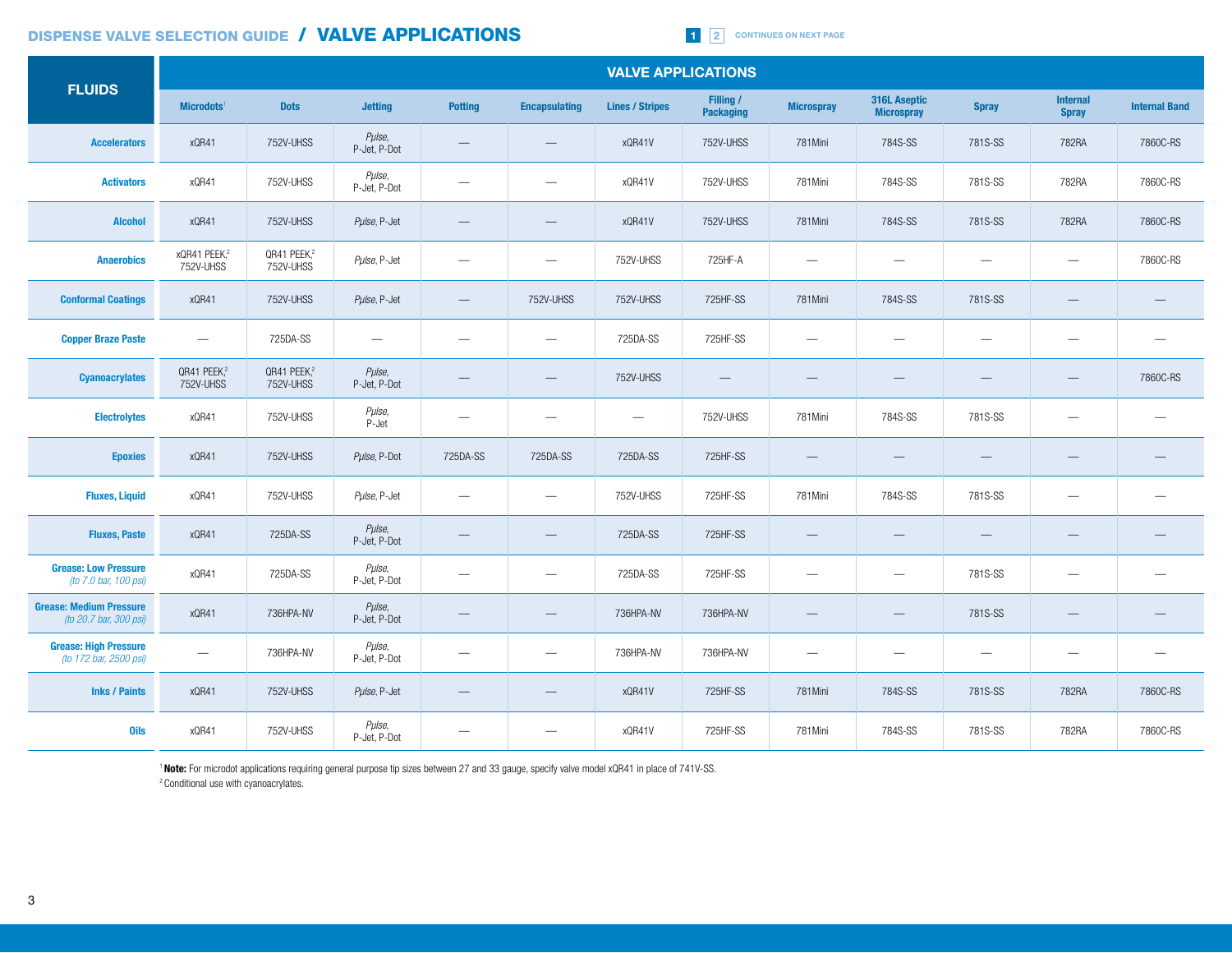#### DISPENSE VALVE SELECTION GUIDE / VALVE APPLICATIONS

**1** 2 CONTINUED FROM PREVIOUS PAGE

|                                                    | <b>VALVE APPLICATIONS</b>       |                                 |                          |                |                                 |                          |                                 |                                 |                                   |                                 |                                 |                      |  |  |
|----------------------------------------------------|---------------------------------|---------------------------------|--------------------------|----------------|---------------------------------|--------------------------|---------------------------------|---------------------------------|-----------------------------------|---------------------------------|---------------------------------|----------------------|--|--|
| <b>FLUIDS</b>                                      | <b>Microdots</b>                | <b>Dots</b>                     | <b>Jetting</b>           | <b>Potting</b> | <b>Encapsulating</b>            | <b>Lines/Stripes</b>     | Filling /<br><b>Packaging</b>   | <b>Microspray</b>               | 316L Aseptic<br><b>Microspray</b> | <b>Spray</b>                    | <b>Internal</b><br><b>Spray</b> | <b>Internal Band</b> |  |  |
| <b>Optical Dyes / Lacquers</b>                     | 702M-SS                         | 702M-SS                         | Pulse                    |                | $\overline{\phantom{m}}$        | 702M-SS                  | $\overline{\phantom{m}}$        |                                 | $\qquad \qquad$                   | $\overline{\phantom{m}}$        |                                 |                      |  |  |
| <b>Primers</b>                                     | xQR41                           | $\hspace{0.1mm}-\hspace{0.1mm}$ | Pulse, P-Jet             |                |                                 | $\overline{\phantom{m}}$ | $\qquad \qquad -$               | 781 Mini                        | $\qquad \qquad -$                 | $\qquad \qquad -$               | 782RA                           |                      |  |  |
| <b>Reagents</b>                                    | 754V-SS1                        | 754V-SS <sup>1</sup>            | Pulse, P-Jet             |                | $\hspace{0.1mm}-\hspace{0.1mm}$ | 754V-SS <sup>1</sup>     | 754V-SS <sup>1</sup>            | 781Mini                         | 784S-SS                           | 781S-SS                         | $\hspace{0.1mm}-\hspace{0.1mm}$ |                      |  |  |
| <b>RTV / Sealants</b><br>low pressure              | xQR41                           | 725DA-SS                        | P-Jet, P-Dot             | 725DA-SS       | 725DA-SS                        | 725DA-SS                 | 725HF-SS                        | $\overline{\phantom{m}}$        | $\qquad \qquad -$                 | $\hspace{0.1mm}-\hspace{0.1mm}$ | $\hspace{0.1mm}-\hspace{0.1mm}$ | —                    |  |  |
| <b>RTV / Sealants</b><br>medium / high pressure    | xQR41 <sup>2</sup>              | 736HPA-NV                       | P-Jet, P-Dot             | 736HPA-NV      | 736HPA-NV                       | 736HPA-NV                | 736HPA-NV                       | —                               |                                   | $\hspace{0.1mm}-\hspace{0.1mm}$ |                                 |                      |  |  |
| <b>Saline</b>                                      | $\overline{\phantom{m}}$        | 754V-SS <sup>1</sup>            | Pulse, P-Jet             |                | $\qquad \qquad \longleftarrow$  | 754V-SS1                 | 754V-SS1                        | $\overline{\phantom{0}}$        | 784S-SS                           |                                 |                                 |                      |  |  |
| <b>Silicones</b>                                   | $\hspace{0.1mm}-\hspace{0.1mm}$ | 736HPA-NV                       | Pulse,<br>P-Jet, P-Dot   | 736HPA-NV      | 736HPA-NV                       | 736HPA-NV                | $\hspace{0.1mm}-\hspace{0.1mm}$ | 781Mini                         | $\hspace{0.05cm}$                 | 781S-SS                         |                                 |                      |  |  |
| <b>Silicone Oils</b>                               | xQR41<br>741MD                  | xQR41V,<br>741V-SS              | Pulse,<br>P-Jet, P-Dot   |                | $\overline{\phantom{m}}$        | xQR41V,<br>741V-SS       | $\qquad \qquad -$               | $\overline{\phantom{m}}$        | 784S-SS                           | $\overline{\phantom{m}}$        | $\overline{\phantom{m}}$        | —                    |  |  |
| <b>Solder Resists</b>                              | $\hspace{0.05cm}$               | 725DA-SS                        | Pulse,<br>P-Jet, P-Dot   |                | $\overline{\phantom{m}}$        | 725DA-SS                 | 725HF-SS                        | —                               | $\qquad \qquad \longleftarrow$    | $\qquad \qquad$                 |                                 |                      |  |  |
| <b>Solvents</b>                                    | xQR41<br>741MD                  | xQR41V,<br>741V-SS              | Pulse, P-Jet             |                | $\overline{\phantom{m}}$        | xQR41V,<br>741V-SS       | 752V-UHSS                       | 781 Mini                        | 784S-SS                           | 781S-SS                         | 782RA                           | 7860C-RS             |  |  |
| <b>Solder Pastes</b>                               | 794                             | 794                             | P-Jet SolderPlus         |                |                                 | 794                      |                                 |                                 |                                   |                                 |                                 |                      |  |  |
| <b>Thermal Interface</b><br><b>Materials (TIM)</b> | 794-TC                          | 794-TC                          | $\overline{\phantom{m}}$ |                | $\hspace{0.1mm}-\hspace{0.1mm}$ | 794-TC                   |                                 | $\overline{\phantom{m}}$        |                                   | $\overline{\phantom{m}}$        | $\sim$                          | --                   |  |  |
| <b>UV-Cure &amp; Light-Cure</b>                    | xQR41,<br>741MD                 | 752V-SS                         | Pulse,<br>P-Jet, P-Dot   | 752V-SS        | 752V-SS                         | xQR41V,<br>752V-SS       | 725HF-A                         |                                 |                                   |                                 |                                 |                      |  |  |
| <b>UV-Cure with Anaerobics</b>                     | xQR41,<br>752V-SS               | xQR41,<br>752V-SS               | Pulse, P-Jet             | 752V-SS        | 752V-SS                         | 752V-SS                  | 725HF-A                         | $\hspace{0.1mm}-\hspace{0.1mm}$ |                                   | $\hspace{0.1mm}-\hspace{0.1mm}$ | $\overline{\phantom{a}}$        | $\qquad \qquad$      |  |  |
| <b>Water</b>                                       | xQR41                           | 752V-UHSS                       | Pulse, P-Jet             |                | $\qquad \qquad -$               | xQR41V,<br>741V-SS       | 752V-UHSS                       | 781Mini                         | 784S-SS                           | 781S-SS                         | 782RA                           | 7860C-RS             |  |  |
| <b>White Glue</b>                                  | $\overline{\phantom{m}}$        | 725DA-SS                        | P-Jet                    |                | $\hspace{0.1mm}-\hspace{0.1mm}$ | 725DA-SS                 | 725HF-SS                        | $\overline{\phantom{a}}$        |                                   | $\overline{\phantom{0}}$        | $\overline{\phantom{a}}$        | 7860C-RS             |  |  |

<sup>1</sup> Important Note: For dispensing applications of low- to medium-viscosity fluids where a 316L SS wetted fluid body with aseptic fluid flow path is preferred, choose the 754V-SS diaphragm valve.<br>
<sup>2</sup> xQR41 for medium pressure only.

Maximum operating temperatures of EFD valves should not exceed 43° C (110° F) except for the 736HPA-NV, 741V, 781S, and 781Mini Series valves, which can operate up to 110° C (215° F).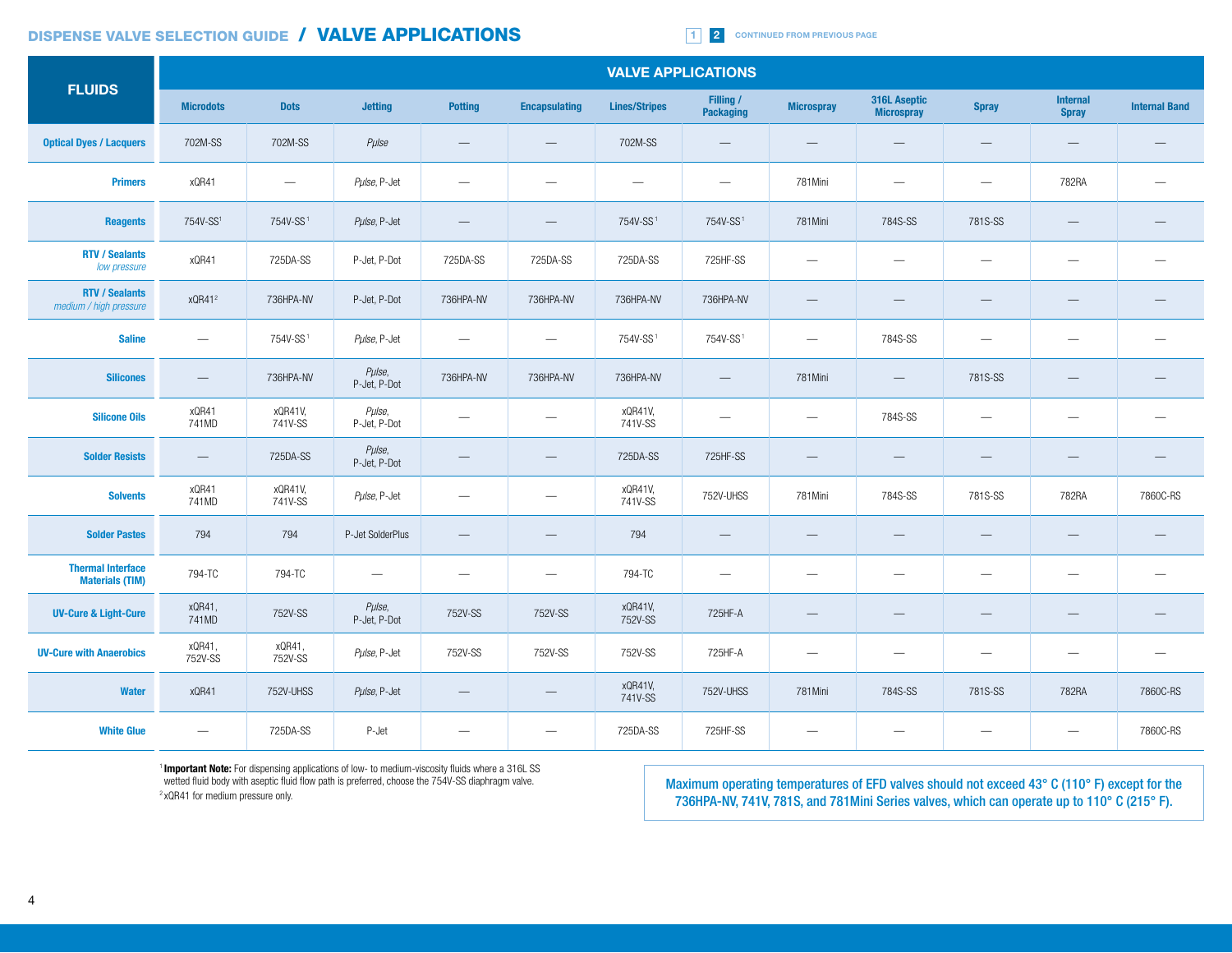#### DISPENSE VALVE SELECTION GUIDE / VALVE FEATURES

|                                                     | <b>VALVES</b>                                       |                          |                          |                          |                          |                          |                                |                                |                          |                          |                          |                                          |                          |                          |                          |                          |                              |
|-----------------------------------------------------|-----------------------------------------------------|--------------------------|--------------------------|--------------------------|--------------------------|--------------------------|--------------------------------|--------------------------------|--------------------------|--------------------------|--------------------------|------------------------------------------|--------------------------|--------------------------|--------------------------|--------------------------|------------------------------|
| <b>VALVE</b><br><b>FEATURES</b>                     | 6,<br>$\overline{\bullet}$ $\overline{\phantom{a}}$ | └━                       | Ţ                        | Ŧ                        | ¥                        | W                        | ⋿<br>$\Box$<br>븝               | ļe,                            | <br>W                    |                          | Ţ                        | <u>Wikimi</u><br>$\overline{\mathbb{Q}}$ | $\triangleleft$          |                          | Ţ                        |                          |                              |
|                                                     | <b>PICO Pulse</b>                                   | Liquidyn                 | <b>702M-SS</b>           | <b>725DA-SS</b>          | <b>725HF-SS</b>          | <b>725HF-A</b>           | 736HPA-NV                      | xQR41 / V<br>741V / MD         | <b>752V-SS</b>           | <b>752V-UHSS</b>         | <b>754V-SS</b>           | 781 Mini<br><b>787MS-SS</b>              | <b>781S-SS</b>           | <b>782RA</b>             | <b>784S-SS</b>           | 7860C-RS                 | 794<br><b>794-TC</b>         |
| <b>Adjustable Fluid Flow</b>                        | $\checkmark$                                        | P-Jet                    | $\checkmark$             | $\checkmark$             |                          |                          |                                | $\checkmark$                   | $\sqrt{}$                | $\checkmark$             | $\checkmark$             | $\checkmark$                             | $\checkmark$             | $\checkmark$             | $\sqrt{}$                | $\frac{1}{2}$            | $\checkmark$                 |
| <b>Air Cutoff</b>                                   | $\overline{\phantom{m}}$                            | $\checkmark$             | $\overline{\phantom{m}}$ | $\overline{\phantom{m}}$ | $\overline{\phantom{0}}$ | $\overline{\phantom{m}}$ | $\qquad \qquad \longleftarrow$ | $\qquad \qquad \longleftarrow$ | $\qquad \qquad -$        | $\qquad \qquad -$        | $\overline{\phantom{m}}$ | $\checkmark$                             | $\checkmark$             | $\checkmark$             | $\overline{\phantom{m}}$ | $\checkmark$             | $\overline{\phantom{0}}$     |
| Cycle Rate $\geq 150$ Hz                            | 1,000Hz <sup>1</sup>                                | P-Jet,<br>P-Dot          |                          |                          | $\overline{\phantom{0}}$ |                          |                                |                                | $\overline{\phantom{0}}$ | $\overline{\phantom{0}}$ |                          |                                          | $\qquad \qquad$          |                          |                          |                          |                              |
| <b>Fail-Safe</b><br><b>Normally Closed</b>          | $\frac{1}{2}$                                       | $\checkmark$             | $\checkmark$             | $\checkmark$             | ✓                        | $\checkmark$             | $\checkmark$                   | $\checkmark$                   | $\checkmark$             | $\checkmark$             | ✓                        | $\checkmark$                             | $\checkmark$             | $\checkmark$             | $\checkmark$             | $\overline{\phantom{m}}$ |                              |
| <b>FDA-Compliant</b><br><b>Wetted Parts</b>         |                                                     |                          | $\checkmark$             | $\checkmark$             | $\checkmark$             | $\checkmark$             | $\qquad \qquad -$              | $\checkmark$                   | $\checkmark$             | $\checkmark$             | $\checkmark$             | $\checkmark$                             | $\checkmark$             |                          | $\checkmark$             | $\checkmark$             |                              |
| <b>Fluid Body</b>                                   | 303 SS <sup>6</sup>                                 | 303 SS <sup>6</sup>      | 303 SS                   | 303 SS                   | 303 SS                   | Acetal                   | 303 SS                         | 303 SS <sup>4</sup>            | Acetal <sup>7</sup>      | UHMW <sup>2/7</sup>      | 316L                     | 303 SS                                   | 303 SS                   | $\overline{\phantom{m}}$ | 316L                     | $\overline{\phantom{m}}$ | 440C/<br>Tungsten<br>Carbide |
| <b>Modular Design</b>                               | $\checkmark$                                        | $\checkmark$             | $\overline{\phantom{0}}$ |                          |                          |                          |                                | xQR41 / V                      | $\overline{\phantom{a}}$ |                          | $\overline{\phantom{m}}$ | $\checkmark$ <sup>5</sup>                | $\qquad \qquad -$        |                          |                          |                          |                              |
| <b>Quick Release</b><br><b>Maintenance</b>          | ✓                                                   | $\overline{\phantom{m}}$ | $\overline{\phantom{a}}$ | $\overline{\phantom{m}}$ | $\overline{\phantom{m}}$ | $\overline{\phantom{m}}$ |                                | xQR41 / V                      | $\overline{\phantom{a}}$ |                          | $\overline{\phantom{m}}$ | $\checkmark$                             | $\overline{\phantom{0}}$ | $\frac{1}{2}$            |                          |                          | $\checkmark$                 |
| <b>Small Form Factor</b>                            |                                                     | $\overline{\phantom{0}}$ | $\checkmark$             | $\overline{\phantom{0}}$ |                          |                          |                                | xQR41 / V                      |                          | —                        | $\overline{\phantom{0}}$ | $\sqrt{2}$                               |                          |                          |                          |                          |                              |
| <b>Snuff-Back Cutoff</b>                            | $\overline{\phantom{m}}$                            | $\overline{\phantom{m}}$ | $\overline{\phantom{m}}$ | $\checkmark$             | ✓                        | $\checkmark$             | $\checkmark$                   |                                | $\overline{\phantom{a}}$ |                          |                          | $\hspace{0.1mm}-\hspace{0.1mm}$          | $\overline{\phantom{0}}$ | $\overline{\phantom{0}}$ |                          | $\overline{\phantom{0}}$ | $\checkmark$                 |
| <b>Stroke Control</b><br><b>Reference</b>           |                                                     | $\qquad \qquad -$        | $\checkmark$             | $\overline{\phantom{0}}$ |                          |                          |                                | $\checkmark$                   | ✓                        | $\checkmark$             | $\checkmark$             | $\checkmark$                             | $\checkmark$             | $\checkmark$             | $\checkmark$             |                          |                              |
| <b>Tamper-Resistant</b><br><b>Stroke Control</b>    | $\overline{\phantom{m}}$                            |                          | $\checkmark$             | $\overline{\phantom{m}}$ | $\overline{\phantom{0}}$ | $\overline{\phantom{m}}$ | $\overline{\phantom{m}}$       | $\mathbf{O}^3$                 | $\circ$                  | $\checkmark$             | ✓                        | $\overline{\phantom{m}}$                 | $\circ$                  | $\mathbf{o}$             | $\checkmark$             | $\overline{\phantom{0}}$ |                              |
| <b>UHMW<sup>2</sup> Polymer</b><br><b>Diaphragm</b> | $\qquad \qquad -$                                   | $\qquad \qquad -$        | $\checkmark$             | $\sqrt{}$                | $\checkmark$             | $\checkmark$             | $\qquad \qquad -$              | $\qquad \qquad -$              | $\checkmark$             | $\checkmark$             | PTFE                     |                                          |                          | $\overline{\phantom{m}}$ | PTFE                     |                          |                              |
| 303 Stainless<br><b>Steel Air Cylinder</b>          |                                                     |                          | $\checkmark$             | $\overline{\phantom{0}}$ | $\overline{\phantom{0}}$ | $\overline{\phantom{m}}$ | $\checkmark$                   | xQR4,<br>741V-SS               | $\checkmark$             | $\checkmark$             | 316L                     | ✓                                        | $\checkmark$             | $\overline{\phantom{m}}$ | 316L                     | $\overline{\phantom{m}}$ | $\overline{\phantom{a}}$     |

1 With approved conditional settings

2 Ultra High Molecular Weight polyethylene

3 741V-SS model only

4 Available with PEEK fluid body for xQR41 model only

5 781Mini model only

6 Available with PEEK fluid body for PICO *Pμlse*, P-Dot, and P-Jet

7 Optional stainless steel fluid body

 $\checkmark$  Applicable | **O** Optional | — Not applicable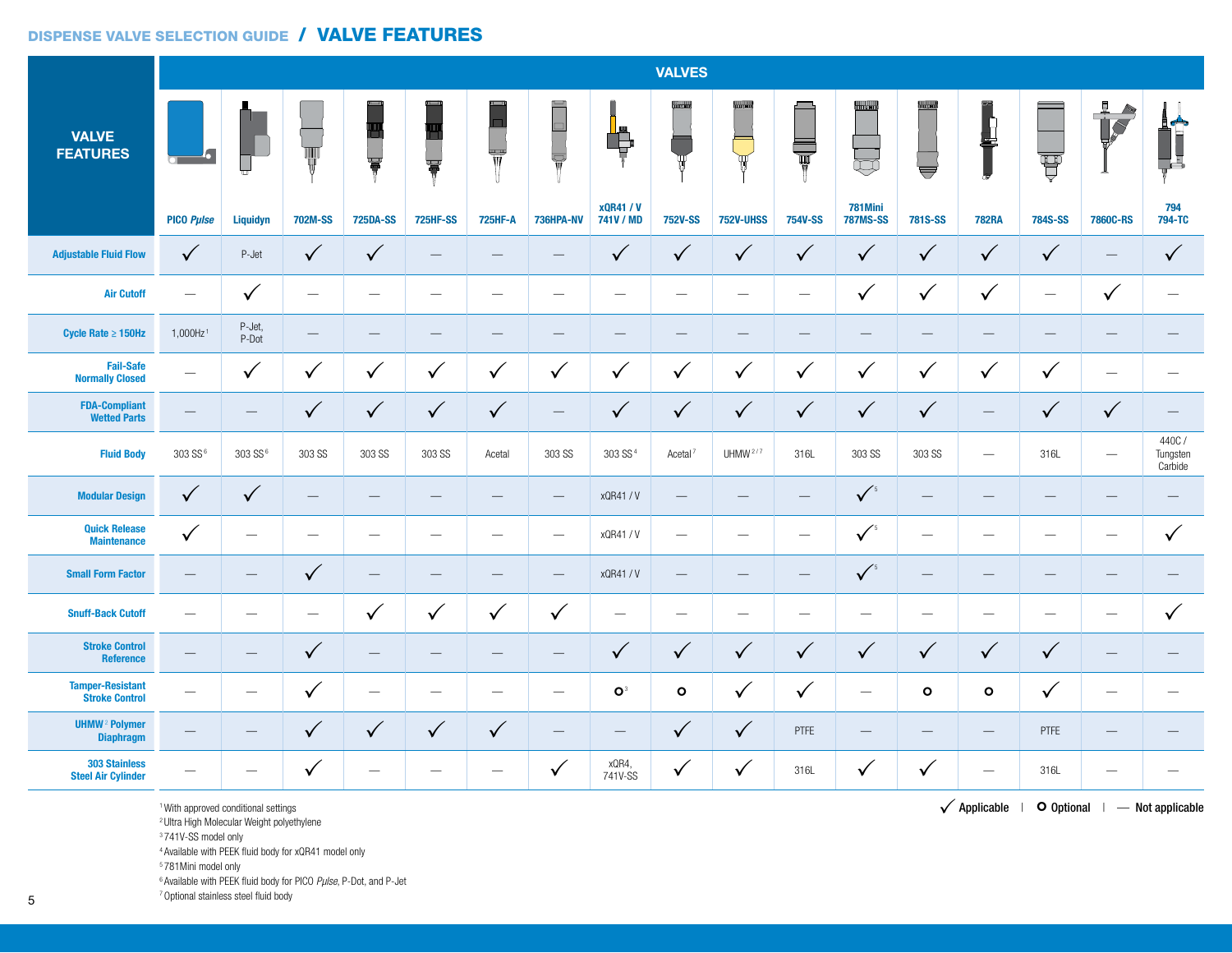### DISPENSE VALVE SELECTION GUIDE / VALVE CONTROLLER FEATURES

| <b>CONTROLLER</b>                                | <b>VALVE CONTROLLERS</b>             |                                   |                                                  |                                            |                                            |                                                      |                                          |                                            |                                          |  |  |  |  |  |
|--------------------------------------------------|--------------------------------------|-----------------------------------|--------------------------------------------------|--------------------------------------------|--------------------------------------------|------------------------------------------------------|------------------------------------------|--------------------------------------------|------------------------------------------|--|--|--|--|--|
| <b>FEATURES</b>                                  | PICO Touch                           | <b>V200</b>                       | 9000                                             | 8000                                       | 8040                                       | <b>7160RA</b>                                        | 7194                                     | 7100                                       | 7140                                     |  |  |  |  |  |
|                                                  | <b>Jet Valve Control</b>             | <b>Jet Valve Control</b>          | <b>Dual Valve Control</b>                        | <b>Multi Valve Control</b>                 | <b>Multi Spray</b><br><b>Valve Control</b> | <b>Radial Spinner/</b><br><b>Spray Valve Control</b> | <b>Auger Valve Control</b>               | <b>Dispense Valve Control</b>              | <b>Spray Valve Control</b>               |  |  |  |  |  |
| <b>Recommended Valve(s)</b>                      | PICO Pulse                           | P-Jet, P-Dot,<br>P-Jet SolderPlus | 702, 725, 736, 741,<br>752, 754, xQR41 / V       | 702, 725, 736, 741,<br>752, 754, xQR41 / V | 781S, 784S,<br>781 Mini, 787 MS            | 782RA,<br>7860C-RS Spinner                           | 794, 794-TC                              | 702, 725, 736, 741,<br>752, 754, xQR41 / V | 781S, 784S,<br>781 Mini, 787 MS          |  |  |  |  |  |
| <b>Air Pressure Display</b>                      | Touchscreen                          | Digital                           | Digital                                          | Analog                                     | Analog                                     | Digital                                              | Digital                                  | Digital                                    | Analog                                   |  |  |  |  |  |
| <b>Auto Sequence Mode</b>                        | $\overline{\phantom{m}}$             |                                   | $\checkmark$                                     | $\hspace{0.1mm}-\hspace{0.1mm}$            | $\hspace{0.1mm}-\hspace{0.1mm}$            | $\hspace{0.1mm}-\hspace{0.1mm}$                      | $\hspace{0.1mm}-\hspace{0.1mm}$          |                                            | $\hspace{0.1mm}-\hspace{0.1mm}$          |  |  |  |  |  |
| <b>Cycle Rate</b>                                | 1000Hz <sup>1</sup>                  | 280Hz / 150Hz                     | 500Hz                                            | $>600/m$ inute                             | $>400/m$ inute                             | $>400/m$ inute                                       | $>400/m$ inute                           | $>600/m$ inute                             | $>400/m$ inute                           |  |  |  |  |  |
| <b>Digital Time Set</b><br>& Display             | ✓                                    | $\checkmark$                      | $\checkmark$                                     | $\checkmark$                               | ✓                                          | $\checkmark$                                         | $\checkmark$                             | ✓                                          | ✓                                        |  |  |  |  |  |
| Dual 24W<br><b>Temperature Control</b>           |                                      |                                   | ✓                                                |                                            | $\overline{\phantom{m}}$                   |                                                      |                                          |                                            |                                          |  |  |  |  |  |
| 5-Micron Filter/<br><b>Regulator</b>             | $\overline{\phantom{0}}$             | $\frac{1}{2}$                     | Included                                         | Included                                   | Included                                   | Included                                             | Included                                 | Included                                   | Included                                 |  |  |  |  |  |
| <b>I/O Communication-PLC</b>                     | $\checkmark$                         | $\checkmark$                      | $\checkmark$                                     |                                            |                                            |                                                      |                                          |                                            |                                          |  |  |  |  |  |
| <b>I/O Interface Circuitry</b>                   | ✓                                    | ✓                                 | $\checkmark$                                     | $\checkmark$                               | ✓                                          | $\checkmark$                                         | $\checkmark$                             | ✓                                          | ✓                                        |  |  |  |  |  |
| Independent<br><b>Multi-Valve Control</b>        | Single Channel                       | Single Channel                    | 2-Channel Control                                | 4-Channel Control                          | 2-Channel Control                          | Single Channel                                       | Single Channel                           | Single Channel                             | Single Channel                           |  |  |  |  |  |
| <b>Low Air Pressure Sensing</b>                  | ✓                                    | $\overline{\phantom{a}}$          | $<$ 4.1 bar (60 psi)                             | $<$ 4.1 bar (60 psi)                       | $< 4.1$ bar (60 psi)                       | $< 4.1$ bar (60 psi)                                 | $<$ 4.1 bar (60 psi)                     | $<$ 4.1 bar (60 psi)                       | $< 4.1$ bar (60 psi)                     |  |  |  |  |  |
| <b>Nozzle Air Shutoff Delay</b>                  | $\qquad \qquad \longleftarrow$       |                                   |                                                  |                                            | Adjustable<br>0 to 9.99 sec.               | Adjustable<br>0 to 2.5 sec.                          | $\hspace{0.1mm}-\hspace{0.1mm}$          | $\hspace{0.1mm}-\hspace{0.1mm}$            | Adjustable<br>0 to 9.99 sec.             |  |  |  |  |  |
| <b>On The Fly Adjustability</b>                  | $\checkmark$                         | $\checkmark$                      | $\checkmark$                                     | $\checkmark$                               | ✓                                          | $\checkmark$                                         | ✓                                        | $\checkmark$                               | $\checkmark$                             |  |  |  |  |  |
| <b>Panel Mount /</b><br><b>Panel Cutout Size</b> | 142 x 133 mm<br>$(5.6 \times 5.25")$ | 450 x 125 mm<br>$(18 \times 5")$  | 257.2 x 96.8 mm<br>$(10.13 \times 3.81^{\circ})$ | 183.6 x 51.6 mm<br>$(7.23 \times 2.03")$   | 183.6 x 51.6 mm<br>$(7.23 \times 2.03")$   | 226.3 x 68.8 mm<br>$(8.91 \times 2.71")$             | 226.3 x 68.8 mm<br>$(8.91 \times 2.71")$ | 142.9 x 68.8 mm<br>$(5.62 \times 2.71")$   | 205.4 x 68.8 mm<br>$(8.08 \times 2.71")$ |  |  |  |  |  |
| <b>Pre-Dispense</b><br><b>Time Cycle Delay</b>   | $\overline{\phantom{0}}$             |                                   | $\overline{\phantom{m}}$                         | $\checkmark$                               | $\overline{\phantom{a}}$                   |                                                      | $\hspace{0.1mm}-\hspace{0.1mm}$          | $\overline{\phantom{m}}$                   | $\overline{\phantom{0}}$                 |  |  |  |  |  |
| Programmable                                     | $\sqrt{2}$                           | $\checkmark$                      | $\checkmark$                                     | $\checkmark$                               | $\checkmark$                               | $\checkmark$                                         | $\checkmark$                             | $\checkmark$                               | $\checkmark$                             |  |  |  |  |  |
| <b>Purge Control</b>                             | $\checkmark$                         | $\checkmark$                      | $\checkmark$                                     | $\checkmark$                               | $\checkmark$                               | $\checkmark$                                         | $\checkmark$                             | $\checkmark$                               | $\checkmark$                             |  |  |  |  |  |
| <b>Spike &amp; Hold Capability</b>               |                                      |                                   | ✓                                                |                                            |                                            |                                                      |                                          |                                            |                                          |  |  |  |  |  |
| <b>Test Cycle Verification</b>                   | ✓                                    | $\checkmark$                      | ✓                                                | $\checkmark$                               | ✓                                          | $\checkmark$                                         | $\checkmark$                             | $\checkmark$                               | ✓                                        |  |  |  |  |  |

1 With approved conditional settings 2 Programmable lockout

 $\checkmark$  Applicable | **O** Optional | — Not applicable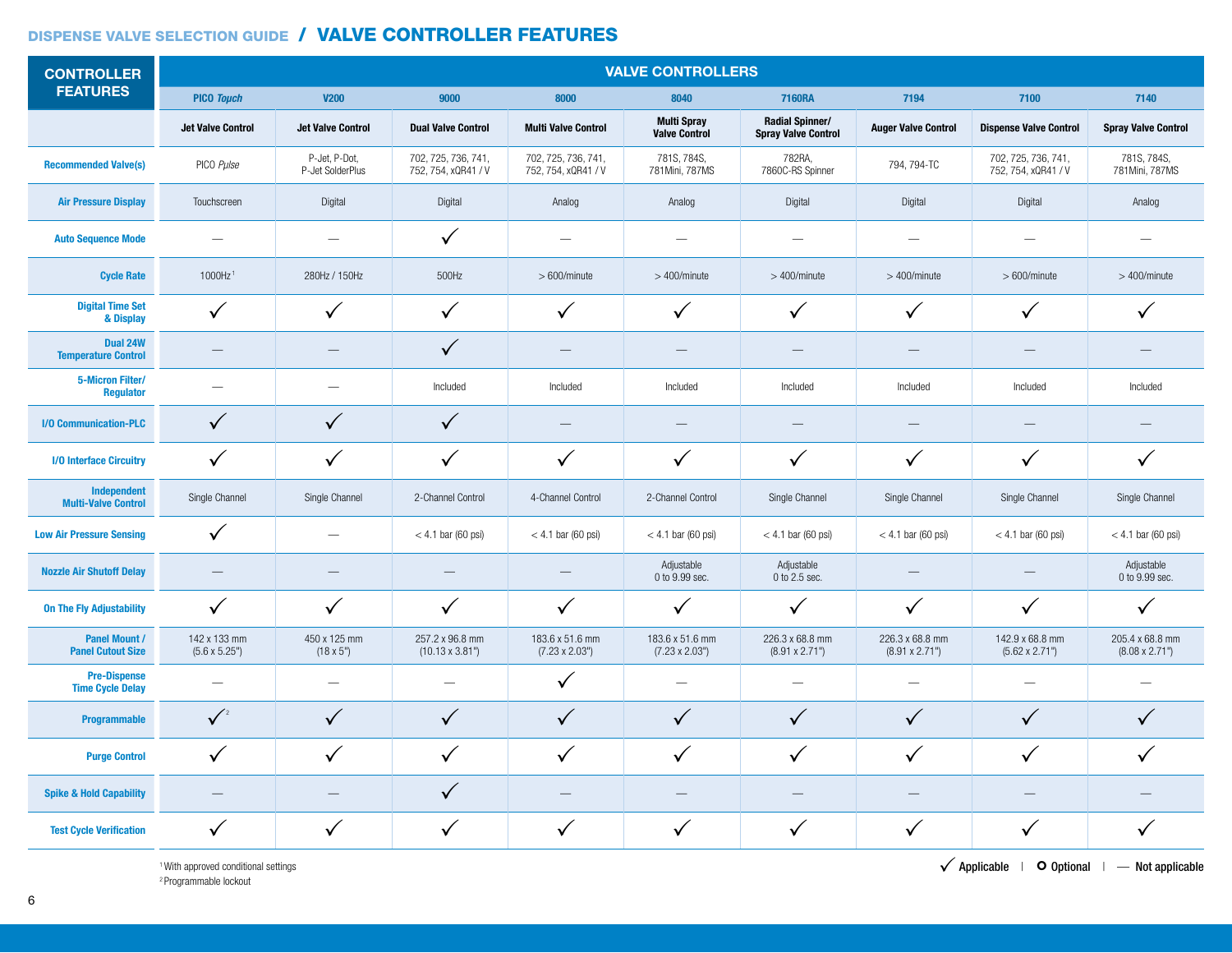### DISPENSE VALVE SELECTION GUIDE / TANKS, RESERVOIRS, AND PUMPS

|                                              | <b>TANKS, RESERVOIRS, AND PUMPS</b>                                                                                                                                             |                                                                                                                                                            |                                                             |                                                                                                                                                                                                               |                                                                                                                   |                                                                                                                                                                  |                                                                                                                                                         |                                                                                                                                                    |  |  |  |  |  |
|----------------------------------------------|---------------------------------------------------------------------------------------------------------------------------------------------------------------------------------|------------------------------------------------------------------------------------------------------------------------------------------------------------|-------------------------------------------------------------|---------------------------------------------------------------------------------------------------------------------------------------------------------------------------------------------------------------|-------------------------------------------------------------------------------------------------------------------|------------------------------------------------------------------------------------------------------------------------------------------------------------------|---------------------------------------------------------------------------------------------------------------------------------------------------------|----------------------------------------------------------------------------------------------------------------------------------------------------|--|--|--|--|--|
| <b>FEATURES</b>                              | <b>Syringe Barrels, in Clear,</b><br><b>Amber, Green, or Black</b>                                                                                                              | <b>Cartridge Retainer Systems</b><br>with Regulators                                                                                                       | <b>1/10 Gallon Retainer</b><br><b>System with Regulator</b> | 1L & 5L Precision<br><b>Digital Gauge Tanks</b>                                                                                                                                                               | 1L & 5L<br><b>Analog Guage Tanks</b>                                                                              | <b>19L Stainless Steel</b><br><b>Analog Tanks</b>                                                                                                                | <b>5-Gallon Pail</b><br><b>Analog Tanks</b>                                                                                                             | <b>Ratio Pumps with</b><br>48:1 or 65:1 ratio                                                                                                      |  |  |  |  |  |
|                                              |                                                                                                                                                                                 |                                                                                                                                                            |                                                             |                                                                                                                                                                                                               |                                                                                                                   |                                                                                                                                                                  |                                                                                                                                                         |                                                                                                                                                    |  |  |  |  |  |
| <b>Volume</b>                                | $3cc-55cc$<br>$(3 - 55$ ml)                                                                                                                                                     | $2.5$ oz $-32$ oz<br>$(75 - 960$ ml)                                                                                                                       | $1/10$ gal<br>$(300 \text{ ml})$                            | 1 liter & 5 liter<br>(0.26 gal & 1.32 gal)                                                                                                                                                                    | 1 liter & 5 liter<br>(0.26 gal & 1.32 gal)                                                                        | 19 liter<br>$(5$ gal)                                                                                                                                            | 19 liter<br>$(5$ gal)                                                                                                                                   | 19 liter & 208 liter<br>(5 gal & 55 gal) $^{2}$                                                                                                    |  |  |  |  |  |
| <b>Recommended</b><br><b>Fluid Viscosity</b> | All Fluids                                                                                                                                                                      | All Fluids                                                                                                                                                 | Medium-to-High<br>Viscosities                               |                                                                                                                                                                                                               |                                                                                                                   | Low-to-Medium Viscosities<br>(pourable / self-leveling)                                                                                                          | <b>High Viscosities</b>                                                                                                                                 |                                                                                                                                                    |  |  |  |  |  |
| <b>Air Pressure</b>                          |                                                                                                                                                                                 | $0-1.0$ bar $(0-15$ psi)<br>$0 - 7.0$ bar (0-100 psi)                                                                                                      | $0 - 7.0$ bar $(0 - 100$ psi)                               | $0 - 0.7$ bar (0-10 psi)<br>$0 - 7.0$ bar (0-100 psi)                                                                                                                                                         | $0 - 1.0$ bar (0-15 psi)<br>$0 - 7.0$ bar $(0 - 100$ psi)                                                         | $0-1.0$ bar $(0-15$ psi)<br>$0 - 7.0$ bar (0-100 psi)                                                                                                            | $0 - 7.0$ bar $(0 - 100$ psi)                                                                                                                           | up to 172 bar<br>$(2,500 \text{ psi})$                                                                                                             |  |  |  |  |  |
| <b>Float Switch</b>                          |                                                                                                                                                                                 |                                                                                                                                                            |                                                             | Optional <sup>1</sup>                                                                                                                                                                                         | Optional <sup>1</sup>                                                                                             | Optional                                                                                                                                                         | No                                                                                                                                                      | Yes <sup>3</sup>                                                                                                                                   |  |  |  |  |  |
| <b>Features</b><br>& Benefits                | · Limits fluid waste<br>· Reduces maintenance<br>and cleanup<br>· Assembly fluids often come<br>packaged in EFD syringe<br>barrels<br>· Use for fluids with short<br>shelf life | · Ideal for low-to-medium<br>pressure dispensing from<br>cartridges<br>· Clear retainer allows visual<br>monitoring of fluid level<br>· Accepts cartridges | · Designed for use with<br>pre-filled caulking tubes        | · Digital gauge delivers<br>exceptional full-to-empty<br>fluid pressure control,<br>regardless of input pressure<br>fluctuations<br>· Accepts pre-filled 1-pound<br>and 1-liter bottles or<br>pourable fluids | · Maintains steady fluid<br>pressure<br>· Accepts pre-filled 1-pound<br>and 1-liter bottles or<br>pourable fluids | · Maintains steady fluid<br>pressure<br>Ideal for materials that don't<br>require cleaing, such as oil,<br>solvents, and water<br>· Accepts only pourable fluids | · Maintains steady fluid<br>pressure<br>No pouring necessary<br>Eliminates risk of<br>introducing air bubbles<br>· Accepts pre-filled 5-gallon<br>pails | · Superior flow and easy<br>operation for dispensing<br>high-viscostiy adhesives<br>and sealants<br>· Accepts pre-filled 5- and<br>55-gallon drums |  |  |  |  |  |
| <b>Production</b><br><b>Capacity</b>         | I ow Volume                                                                                                                                                                     | Low-to-Medium Volume                                                                                                                                       | Low-to-Medium Volume                                        | Medium-to-High Volume                                                                                                                                                                                         | Medium-to-High Volume                                                                                             | High Volume                                                                                                                                                      | High Volume                                                                                                                                             | High Volume                                                                                                                                        |  |  |  |  |  |

1 5.0 liter (0.26 gal) tanks are available with capacitive (non-contact) fluid level sensor.

2 Please note that the ratio pumps do not come with 5-55 gallon tanks. Those are purchased separately.

3 Low / empty drum indication with light towers.